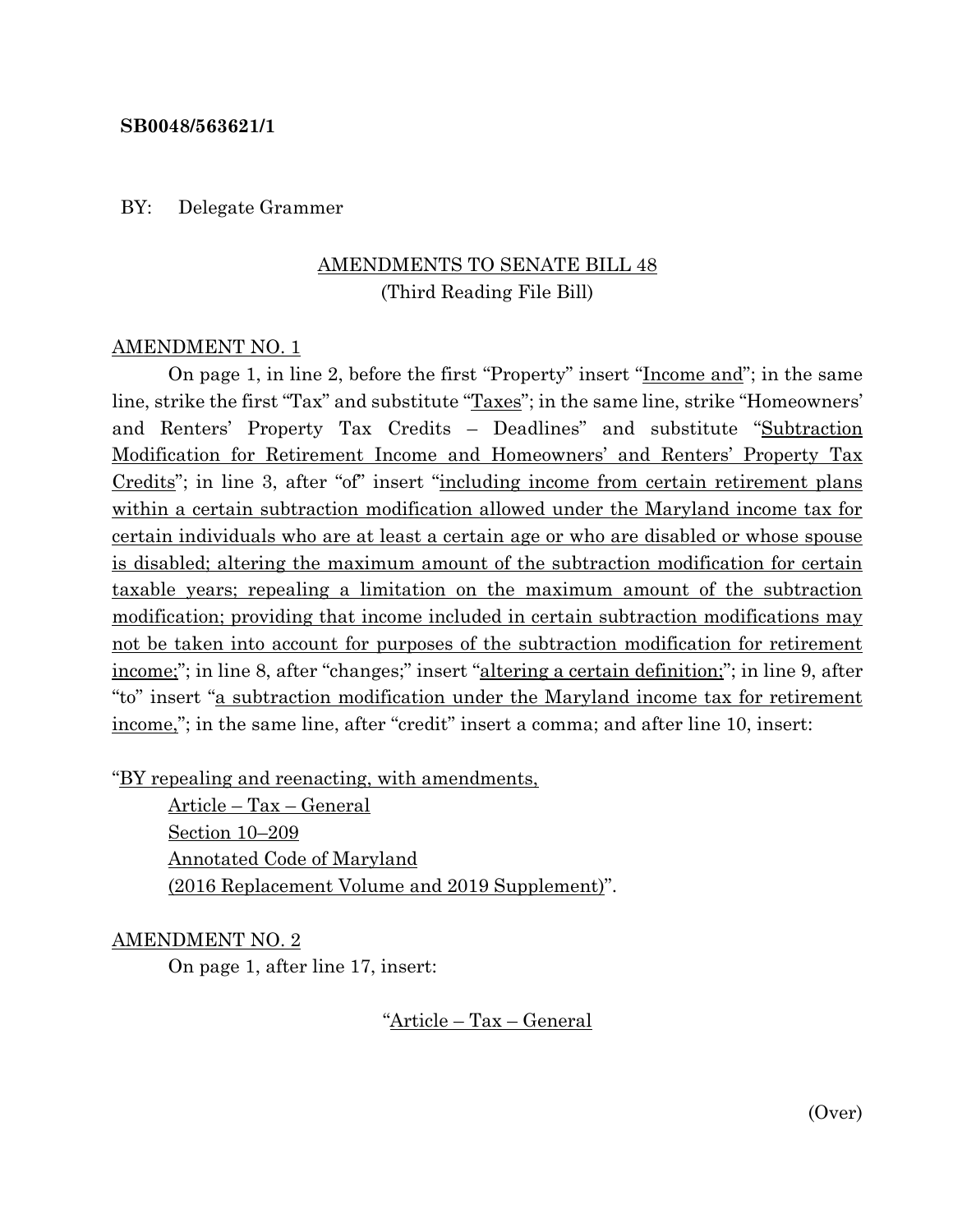**SB0048/563621/1 Grammer Amendments to SB 48 Page 2 of 5** 10–209. (a) (1) In this section the following words have the meanings indicated. (2) "Correctional officer" means an individual who: (i) was employed in:

1. a State correctional facility, as defined in § 1–101 of the Correctional Services Article;

2. a local correctional facility, as defined in § 1–101 of the Correctional Services Article;

3. a juvenile facility included in § 9–226 of the Human Services Article; or

4. a facility of the United States that is equivalent to a State or local correctional facility or a juvenile facility included in § 9–226 of the Human Services Article; and

(ii) is eligible to receive retirement income attributable to the individual's employment under item (i) of this paragraph.

(3) "Emergency services personnel" means emergency medical technicians or paramedics.

(4) (i) **[**"Employee retirement system"**] "QUALIFIED RETIREMENT PLAN"** means **[**a plan**]**:

1. **[**established and maintained by an employer for the benefit of its employees; and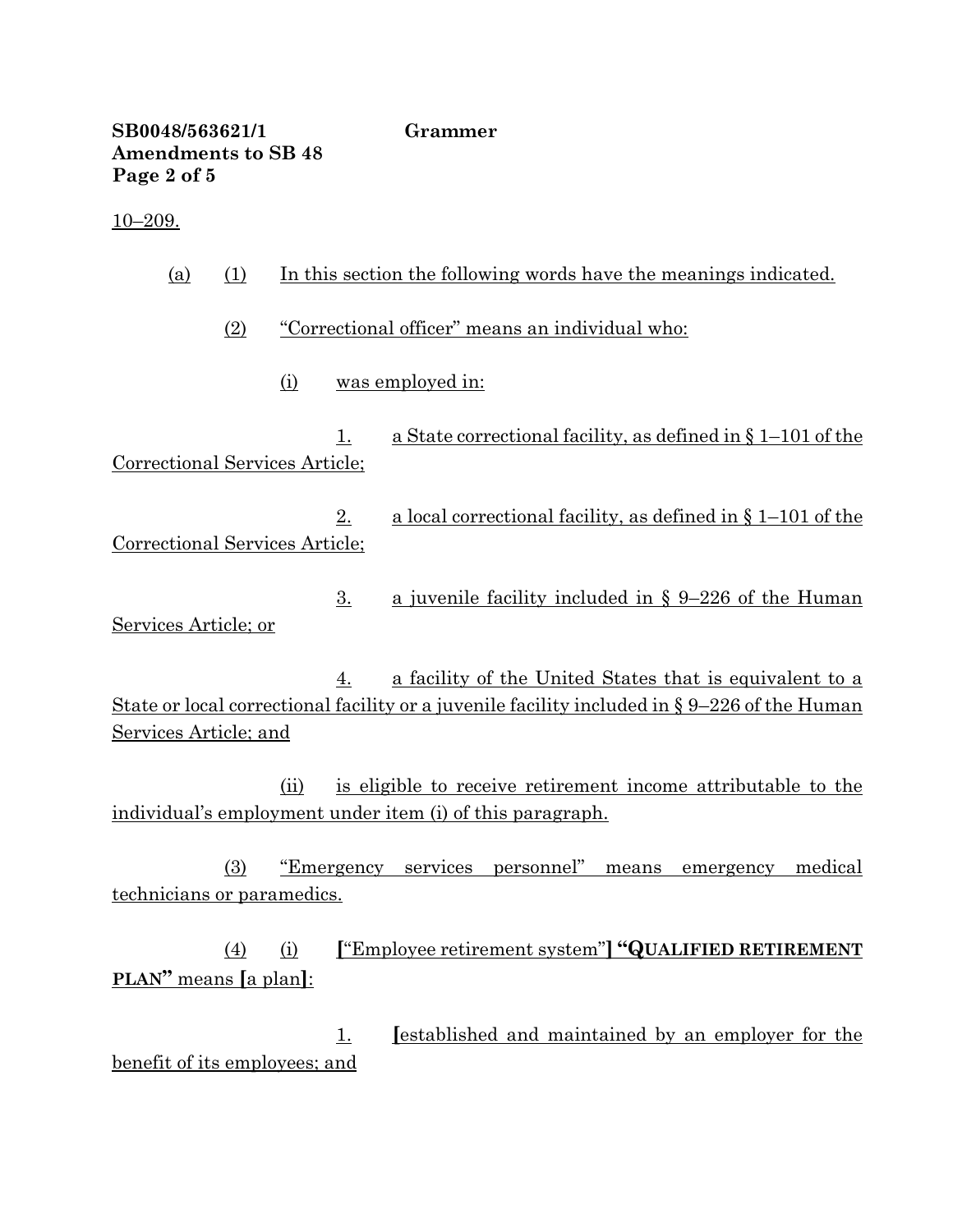**SB0048/563621/1 Grammer Amendments to SB 48 Page 3 of 5**

2.**] A RETIREMENT PLAN** qualified under § 401(a), § 403, or § 457(b) of the Internal Revenue Code**[**.**];**

**[**(ii) "Employee retirement system" does not include:

1.**] 2.** an individual retirement account or annuity under § 408 of the Internal Revenue Code;

**[**2.**] 3.** a Roth individual retirement account under § 408A of the Internal Revenue Code;

**[**3.**] 4.** a rollover individual retirement account; **OR**

**[**4.**] 5.** a simplified employee pension under Internal Revenue Code § 408(k)**[**; or**].**

**[**5.**] (II) "QUALIFIED RETIREMENT PLAN" DOES NOT INCLUDE** an ineligible deferred compensation plan under § 457(f) of the Internal Revenue Code.

(b) Subject to subsections **(C) AND** (d) **[**and (e)**]** of this section, to determine Maryland adjusted gross income, if, on the last day of the taxable year, a resident is at least 65 years old or is totally disabled or the resident's spouse is totally disabled, or the resident is at least 55 years old and is a retired correctional officer, law enforcement officer, or fire, rescue, or emergency services personnel of the United States, the State, or a political subdivision of the State, an amount is subtracted from federal adjusted gross income equal to **[**the lesser of**]**:

(1) **[**the cumulative or total annuity, pension, or endowment income from an employee retirement system**] 30% OF THE TOTAL INCOME FROM A** 

(Over)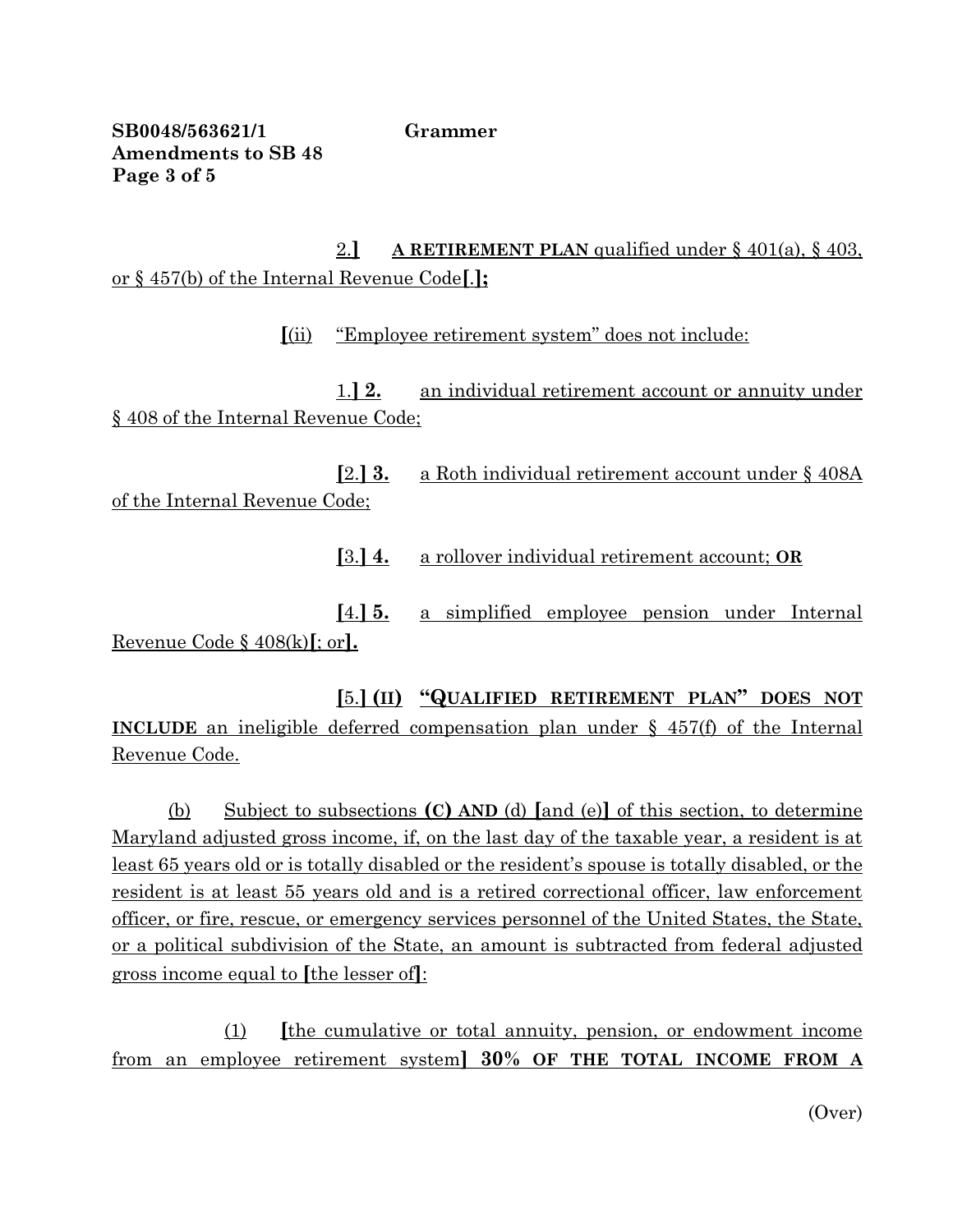**SB0048/563621/1 Grammer Amendments to SB 48 Page 4 of 5**

**QUALIFIED RETIREMENT PLAN** included in federal adjusted gross income **FOR A TAXABLE YEAR BEGINNING AFTER DECEMBER 31, 2019, BUT BEFORE JANUARY 1, 2021**; **[**or**]**

**[**(2) the maximum annual benefit under the Social Security Act computed under subsection (c) of this section, less any payment received as old age, survivors, or disability benefits under the Social Security Act, the Railroad Retirement Act, or both.**]**

# **(2) 60% OF THE TOTAL INCOME FROM A QUALIFIED RETIREMENT PLAN INCLUDED IN FEDERAL ADJUSTED GROSS INCOME FOR A TAXABLE YEAR BEGINNING AFTER DECEMBER 31, 2020, BUT BEFORE JANUARY 1, 2022; AND**

# **(3) 100% OF THE TOTAL INCOME FROM A QUALIFIED RETIREMENT PLAN INCLUDED IN FEDERAL ADJUSTED GROSS INCOME FOR ANY TAXABLE YEAR BEGINNING AFTER DECEMBER 31, 2021.**

**[**(c) For purposes of subsection (b)(2) of this section, the Comptroller:

(1) shall determine the maximum annual benefit under the Social Security Act allowed for an individual who retired at age 65 for the prior calendar year; and

(2) may allow the subtraction to the nearest \$100.

(d) Military retirement income that is included in the subtraction under §  $10-207(q)$  of this subtitle may not be taken into account for purposes of the subtraction under this section.**]**

## **(C) ANY INCOME THAT IS INCLUDED IN THE SUBTRACTIONS UNDER §**